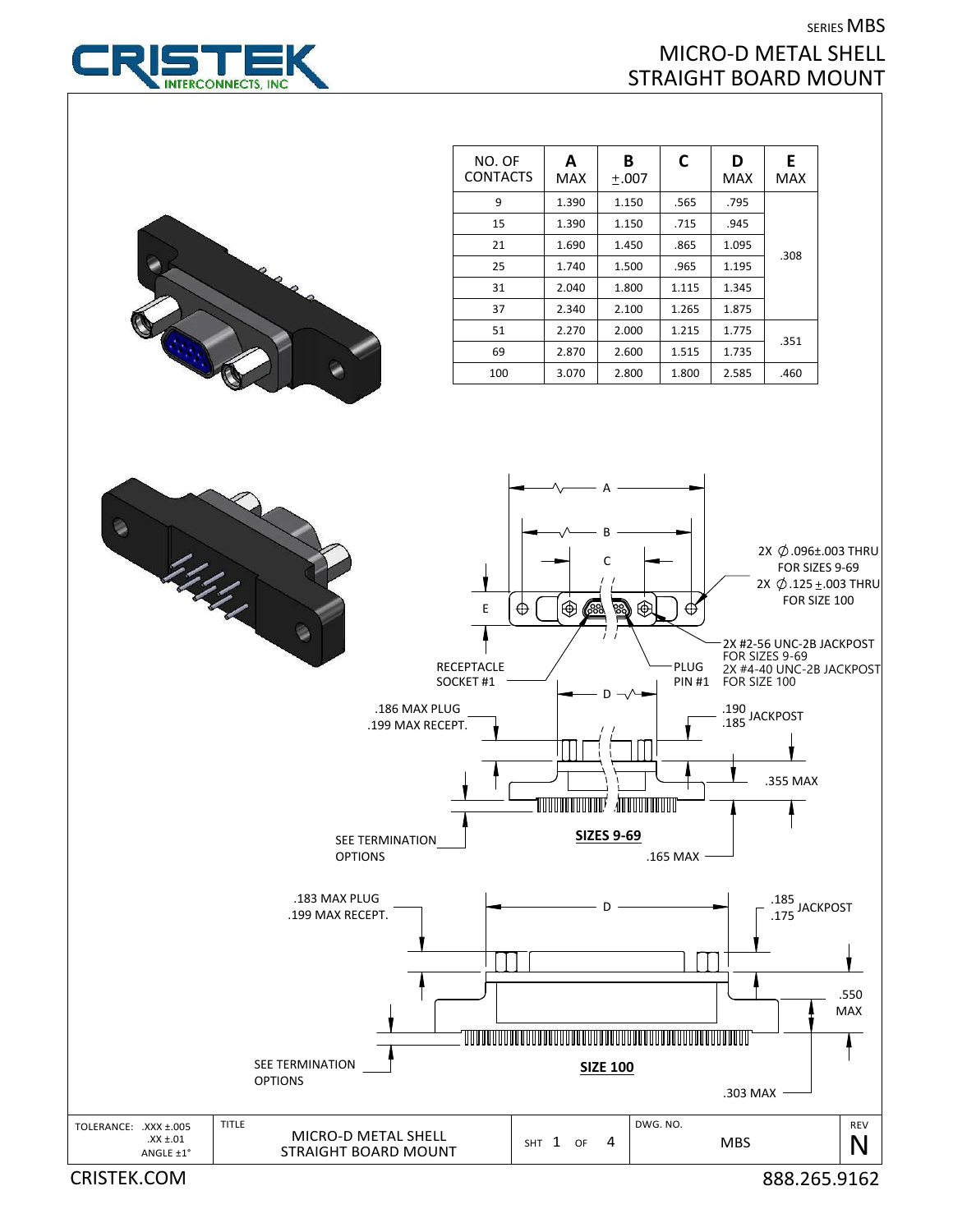

## SERIES MBS MICRO‐D METAL SHELL STRAIGHT BOARD MOUNT

| $MBS-X XXX-X XX T$<br>MICRO-D STRAIGHT PCB MOUNT<br>$GENDER$ $-$<br>1 = RECEPTACLE, SOCKET CONTACTS<br>2 = PLUG, PIN CONTACTS<br>NUMBER OF CONTACTS -<br>009 025 051<br>015 031 069<br>021 037 100<br>SHELL HARDWARE -<br>$0 = NO HARDWARE$<br>1 = JACKPOST PER M83513/05-07 SIZES 9 THRU 69<br>JACKPOST PER M83513/05-17 FOR SIZE 100<br>SHELL FINISH -<br>$A = CADMIUM$<br>$B = NICKEL$<br>$C = ANODIZE$<br>$D = CHEM$ FILM<br>$E = BLACK CADMIUM$<br>$G = GOLD$<br>P = PASSIVATION (STAINLESS STEEL)<br>TERMINATIONS -<br>$1 = .109 \pm .015$<br>$2 = .140 \pm .015$<br>$3 = .172 \pm .015$<br>$4 = .190 \pm .015$<br>  ALL 24 AWG (.020 DIA)<br>$5 = .250 \pm .015$<br><b>HOT SOLDER DIPPED</b><br>$6 = .125 \pm .015$<br>$7 = .375 \pm .015$<br>$8 = .500 \pm .015$<br>PCB MOUNTING METHOD<br>T = #2-56 THREADED INSERT SIZES 9 THRU 69 (#4-40 FOR SIZE 100)<br>OMIT FOR THROUGH HOLE (.096 DIA FOR 9-69, .125 FOR 100)               |  |  |  |  |
|--------------------------------------------------------------------------------------------------------------------------------------------------------------------------------------------------------------------------------------------------------------------------------------------------------------------------------------------------------------------------------------------------------------------------------------------------------------------------------------------------------------------------------------------------------------------------------------------------------------------------------------------------------------------------------------------------------------------------------------------------------------------------------------------------------------------------------------------------------------------------------------------------------------------------------------------|--|--|--|--|
|                                                                                                                                                                                                                                                                                                                                                                                                                                                                                                                                                                                                                                                                                                                                                                                                                                                                                                                                            |  |  |  |  |
|                                                                                                                                                                                                                                                                                                                                                                                                                                                                                                                                                                                                                                                                                                                                                                                                                                                                                                                                            |  |  |  |  |
|                                                                                                                                                                                                                                                                                                                                                                                                                                                                                                                                                                                                                                                                                                                                                                                                                                                                                                                                            |  |  |  |  |
|                                                                                                                                                                                                                                                                                                                                                                                                                                                                                                                                                                                                                                                                                                                                                                                                                                                                                                                                            |  |  |  |  |
|                                                                                                                                                                                                                                                                                                                                                                                                                                                                                                                                                                                                                                                                                                                                                                                                                                                                                                                                            |  |  |  |  |
|                                                                                                                                                                                                                                                                                                                                                                                                                                                                                                                                                                                                                                                                                                                                                                                                                                                                                                                                            |  |  |  |  |
|                                                                                                                                                                                                                                                                                                                                                                                                                                                                                                                                                                                                                                                                                                                                                                                                                                                                                                                                            |  |  |  |  |
|                                                                                                                                                                                                                                                                                                                                                                                                                                                                                                                                                                                                                                                                                                                                                                                                                                                                                                                                            |  |  |  |  |
|                                                                                                                                                                                                                                                                                                                                                                                                                                                                                                                                                                                                                                                                                                                                                                                                                                                                                                                                            |  |  |  |  |
|                                                                                                                                                                                                                                                                                                                                                                                                                                                                                                                                                                                                                                                                                                                                                                                                                                                                                                                                            |  |  |  |  |
|                                                                                                                                                                                                                                                                                                                                                                                                                                                                                                                                                                                                                                                                                                                                                                                                                                                                                                                                            |  |  |  |  |
|                                                                                                                                                                                                                                                                                                                                                                                                                                                                                                                                                                                                                                                                                                                                                                                                                                                                                                                                            |  |  |  |  |
| MATERIALS AND FINISHES ARE IAW MIL-DTL-83513<br>FOR DETAILS SEE MIL SPEC OR WWW.CRISTEK.COM                                                                                                                                                                                                                                                                                                                                                                                                                                                                                                                                                                                                                                                                                                                                                                                                                                                |  |  |  |  |
| 3. SPECIFICATIONS:<br>4. ADDITIONAL INFORMATION:<br>1. MATERIALS:<br>CURRENT RATING ------------------ 3 AMPS MAX<br>SHELL - ALUMINUM ALLOY OR STAINLESS STEEL<br>DESIGN AND PERFORMANCE IN GENERAL<br>TEMPERATURE RATING ---------- - 55° C TO +125° C<br>INSULATOR/BACKSHELL - GLASS FILLED THERMOPLASTIC<br>ACCORDANCE WITH M83513 WHERE APPLICABLE.<br>INSULATION RESISTANCE ------- 5000 MEGOHMS MIN<br>PIN/SOCKET CONTACT - COPPER ALLOY<br>CONTACT CRISTEK FOR RoHS AND OTHER<br>DWV AT SEA LEVEL ---------------- 600 VAC<br>INTERFACIAL SEAL - FLUOROSILICONE BLEND<br>CONFIGURATIONS.<br>DWV AT 70,000 FT ALTITUDE --- 150 VAC<br>CONTACT RESISTANCE ---------- 65 mV DROP MAX AT 2.5 AMPS<br>2. FINISH:<br>CONTACT RETENTION ------------ 5 lb MINIMUM AXIAL LOAD<br>SHELL - SEE OPTIONS ABOVE<br>ENGAGEMENT FORCE ------------ 6 oz MAX<br>PIN/SOCKET CONTACT - GOLD OVER NICKEL<br>SEPARATION FORCE -------------- 0.5 oz MIN |  |  |  |  |
| <b>TITLE</b><br>DWG. NO.<br>REV<br>TOLERANCE: .XXX ±.005<br>MICRO-D METAL SHELL<br>$XX \pm .01$<br>SHT 2 OF<br>4<br><b>MBS</b><br>N                                                                                                                                                                                                                                                                                                                                                                                                                                                                                                                                                                                                                                                                                                                                                                                                        |  |  |  |  |
| STRAIGHT BOARD MOUNT<br>ANGLE ±1°<br><b>CRISTEK.COM</b><br>888.265.9162                                                                                                                                                                                                                                                                                                                                                                                                                                                                                                                                                                                                                                                                                                                                                                                                                                                                    |  |  |  |  |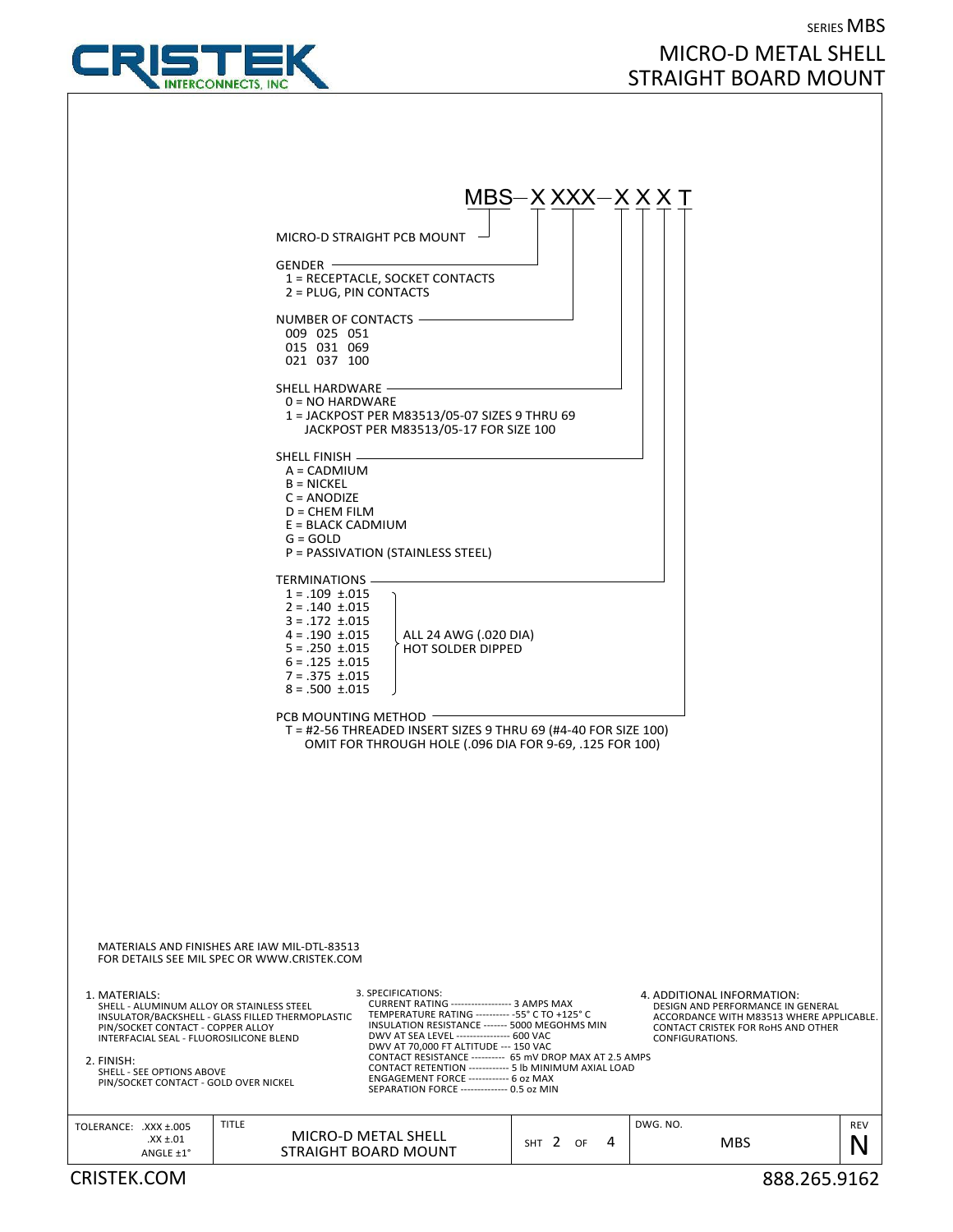